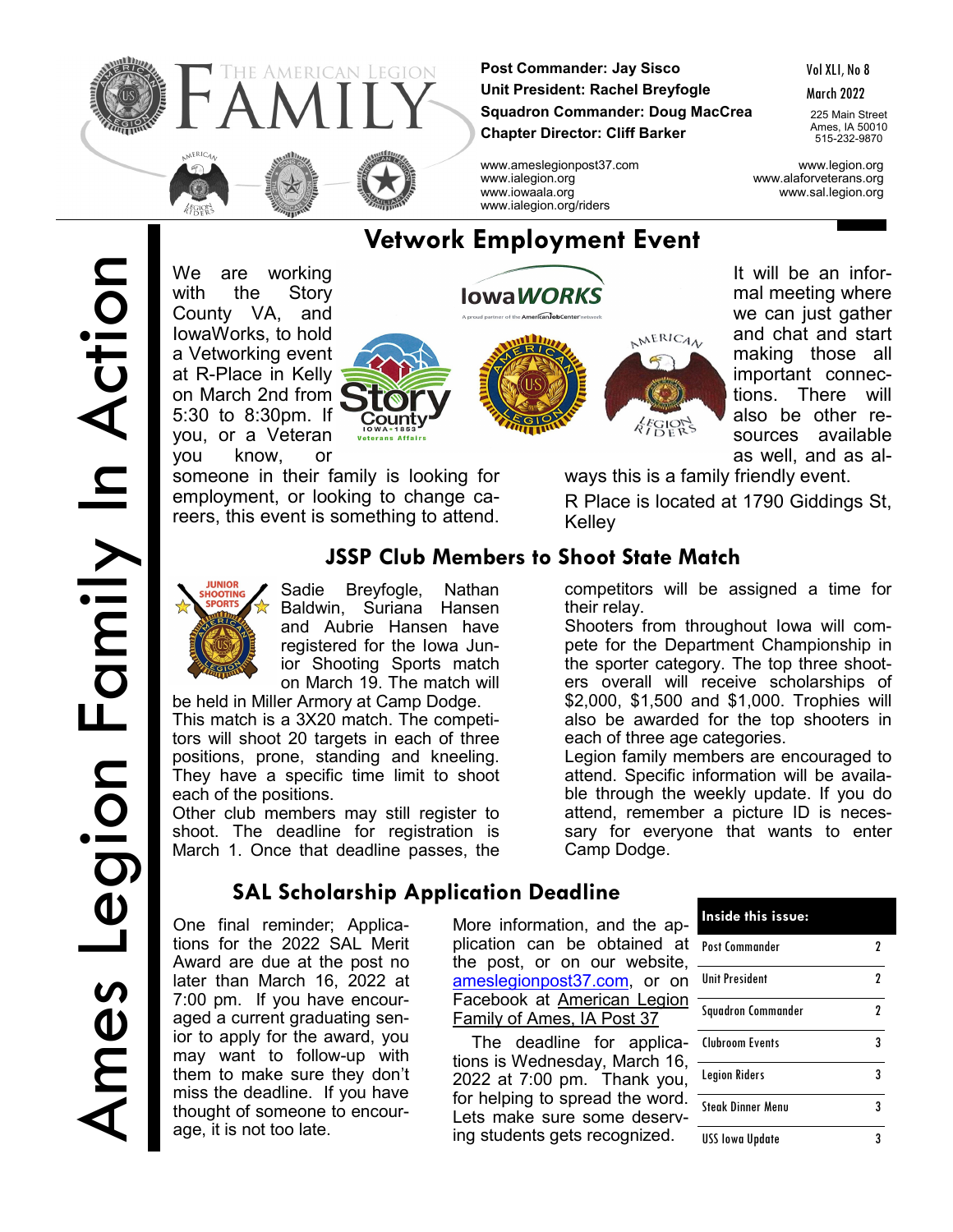# **Post Commander Jay's Comments**

Greetings! Once again, I screwed up and I'm getting this to the editor late. Therefore, it will be short.

I hope this finds everyone doing well. If you're aware of a member who is not doing so well, please let the Post leadership know so we can reach out to see if there is anything they need or that we can do to assist. Buddy checks were a main theme at the recently completed Mid-Winter conference and we will be looking to revamp our program to reach out to any member who may need assistance, i.e., a ride to an appointment, picking up groceries, or needs someone to talk to who will just listen. If you're someone who would be willing to pick up the phone and reach out to another member, please let me or someone in the Post leadership know. It's not something that will take a lot of time and you will probably find it very rewarding.

Happy Spring! We've made it through the dark days of winter. The birds are chirping and it's getting warmer! Thank you to everyone that helped out and attended our steak night last month.

Our Junior members have a busy month ahead.. They will have their 6th District Conference on March 26th, 9:00 am at the Veterans Hall in Waukee. Save your pop tabs and bring them to the Post before then and our Juniors will take them to their Conference for the Ronald McDonald House.

We need your help! Operation Birthday Box is a way to help children, whose parents are deployed, celebrate a birthday. Members are asked to bring items to the Post to help make a box by March 19. Cake mix, frosting, candles, balloons, birthday signs, plates, plastic

This month we will celebrate the Legion's birthday. As members of the Sons of the American Legion, we should all take a few minutes to reflect upon the sacrifices that the Legionnaires - our fathers and grandfathers – and those whom we pledge to support and pay tribute to, made to protect the freedoms and liberties we hold so dear. Thank you Legionnaires and Happy Birthday!

March is also the month that we start reviewing applications to determine who will be awarded one of our annual merit awards for post-secondary education. If you have a relative or know of the relaAs I mentioned, the American Legion Department of Iowa Mid-Winter Conference was held February 11-13. The Ames Post was well represented. At the conference we had the opportunity to meet crew members from the new USS Iowa (SSN-797). If they are any indication of the quality of the entire crew, the boat is in good hands. The finals of the Department Oratorical contest were also held and my wife and I had the opportunity to serve as escorts for the eventual winner, Olivia Scott from Cedar Rapids. She now moves on to the National competition in April with the chance to win a \$25,000 scholarship. Have a high schooler in your family or know of one that might be interested? The contest is open to students in grades 9-12, again let the post leadership know and we will get them the needed information for next year's contest which actually starts in the fall.

#### **Unit President Rachel's Comments**

silverware and other items to make a birthday memorable.

One of our Junior members is selling Girl Scout **Art State** bers is selling on the Iowa<br>cookies to benefit the Iowa Veterans Home. All boxes sold March 1-8 through this unique QR code will be donated to these veterans.



Get your kitchens ready! The Unit will be having a bake sale in conjunction with Squadron's Breakfast on April 9th. We need a variety of baked items to make this a success. We haven't been able to have many fundraiser's the past 2 years, so now's the time to step up and help raise money to support our veterans! Did you also know that for every 1 hour you volunteer, you are also supporting our veterans? The

Finally, I would like to ask for your help. While I understand that membership dues and getting new members is the life blood of the Post and the Legion as a whole, I would like to get more members involved in the Post. I'm open to suggestions on how we can do that. I assure you any/all suggestions that are submitted will be considered. I won't guarantee they will be implemented. You can submit your suggestion anonymously, just write it down and give it to one of the bartenders and ask them to put it in my box.

Thank you and I hope to see you at the Steak Night on March 5! Until then take care and stay safe.

Happy Saint Patrick's Day to all those members of Irish decent!

American Legion Auxiliary receives credit for approximately \$28 per hour volunteered for programs that help our veterans. Unit members are asked to bring their volunteer hours for Veterans Affairs & Rehabilitation to the March meeting.

We'd like to get as many members to the March meeting as possible. We have a couple important items that input and possible action upon. It will be hard to do if we don't have a quorum, which results in a delay to help our veterans. Please plan on attending our meeting March 1. We're inching closer on our membership goal. Notices for renewal have recently been sent. Please renew so you won't keep getting these notices.

#### **Squadron Commander Doug's Comments**

tive of a veteran that is planning on working towards a post high school degree, tell them about our Merit Awards and encourage them to apply. The deadline for applications is March 15<sup>th</sup> and applications are available at the Post or e-mail me at [dmac](mailto:dmaccrea@gmail.com)[crea@gmail.com](mailto:dmaccrea@gmail.com) to request an application.

We will be a busy group the next few weeks as we sponsor the March Steak Dinner and then host the Spring Biscuits & Gravy Breakfast on April  $9^{\text{th}}$ . So, save the date on your calendars and we hope to see you at these events. If you are available and interested in helping

us, please let me know because we would love to have your help.

In closing, I hope that the luck of the Irish shine upon you this month (well, okay, every month) and remember that one of the tenets of our Preamble is "our devotion to mutual helpfulness" for not only our Legion Family, but our veterans and their families and the community as a whole. Let us all make a pledge to renew our efforts in that regard and help where we can, when we can, and make a difference in someone's life these next few months.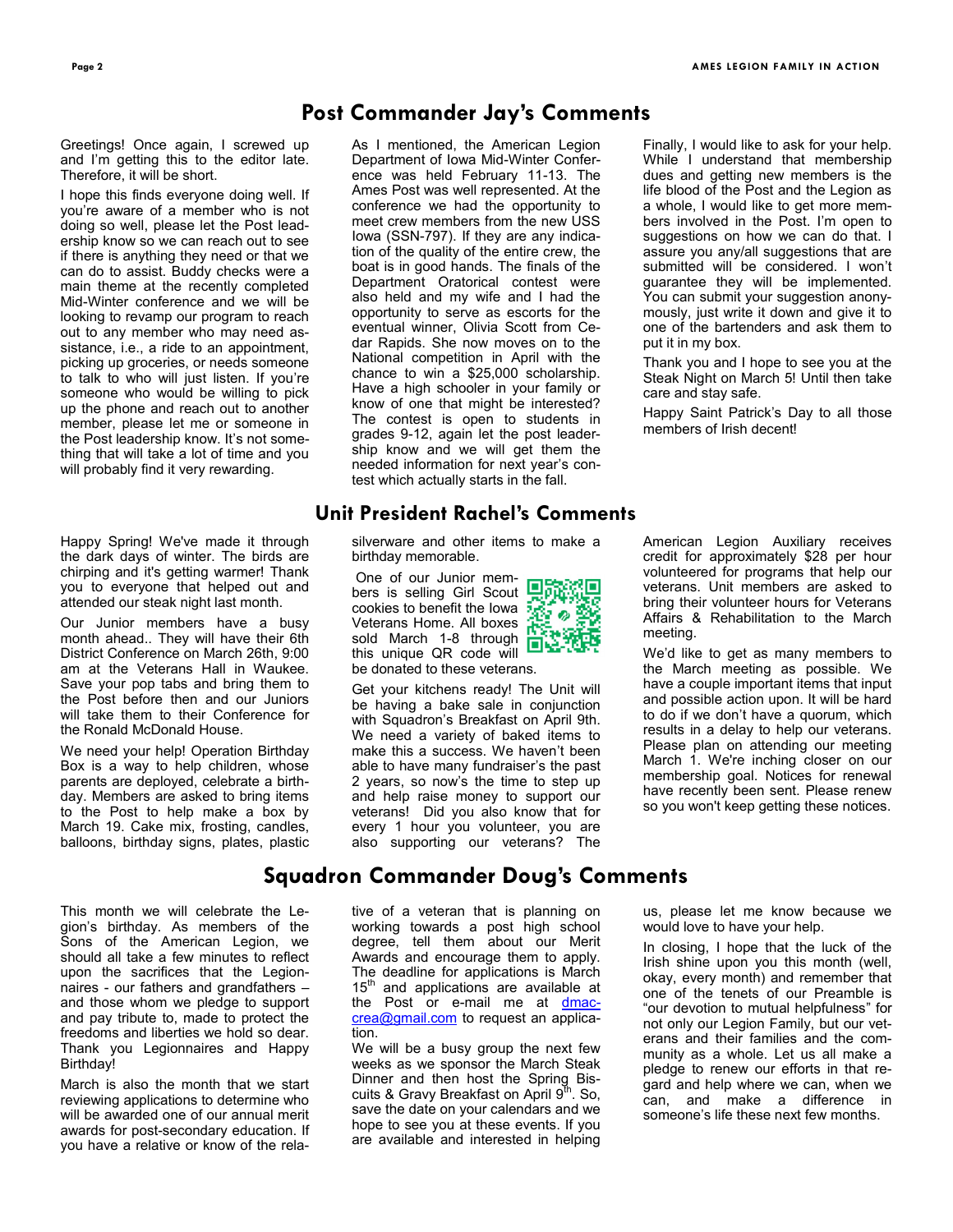#### **Clubroom News**

March is almost here so Spring is hopefully just around the corner. We are excited about warmer weather and more sunshine! We have lots of fun events going on the clubroom this month with a fish fry, our Wednesday curbside meals and more! Don't forget you can catch all the college basketball tournament action in the clubroom. If Iowa State plays an early game for any tournament we will open so you can watch the game here. Watch our Facebook page for any updates! We hope to see you soon!

Here are the Curbside Meals for March: Wed. March 2-Burger Night Wed. March 9-Roasted Chicken Wed. March 16-Corned Beef and Cabbage Wed. March 23-Pork Loin Wed. March 30-Meatloaf

#### **USS Iowa Funding Update**

Two bills are making their way through the Iowa Legislature to provide funding for the commissioning of the USS Iowa.

Both bills would allocate \$200,000 to assist with the commissioning. The House version allocates that money from the General Fund while the Senate version would draw it from the Veterans License Plate Fund.

The American Legion believes that the population of Iowa should fund this appropriation, not just the veterans of Iowa and support the House version. If you speak with your Senator or Representative, please tell them to support the House version of this appropriation with funding coming from the General Fund.



**Weekly Bonus Drawing Night**. **Saturday, March 26** is the first bonus drawing night of the year. Drawings will commence at 5:00pm. Members must be qualified for the drawing by consistently entering into the weekly Monday drawing.



Thanks to all that **THANK VOU** helped with events and maintenance around the post in the last month. It is really appreciated. Paul Madson, Me-

gan McEnany, Maria McEnany, Bill Donovan, Sandy and Mike Deacon, Colten Christensen, Ken Woodley, Russ and Vicki Belz, Julie Rinard and Tom Fowler. Special thanks to Tom Box for great night of good music and funds raised!

# **NY Strips Are Back**

Join us the 1<sup>st</sup> Saturday of each month for our steak dinners. The 8 oz NY Strip is back on the menu both as a standalone and a combination with three shrimp.

| New York Strip         | \$12.00 |
|------------------------|---------|
| New York Strip Combo   | \$15.00 |
| Ham                    | \$8.00  |
| Ham Combo              | \$11.00 |
| Shrimp (5 piece)       | \$8.00  |
| Soup, Salad and Potato | \$7.00  |

All dinners include soup, salad and choice of potato. We start serving at 5:00 and close the

dining room at  $7:00$ . Come join us for a great meal with your friends.

We are getting close to the dead- $\frac{1}{186}$  line date for membership and it is a dead heat. While we all want the three Legion family groups to be successful, we all want our group to get there first. Right now the standings are;

| Post #37     | 91.4% |
|--------------|-------|
| Unit #37     | 89.9% |
| Squadron #37 | 93.0% |

Are you one of that last 10%? Renew now and lets get everyone over that goal.

# **Legion Riders**

Sunshine... The flaming ball of gas in the sky is slowing pushing winter to a memory finally.

This last month the Riders have started planning our summer dinner rides, doing a little bike maintenance, and we've got the Wreaths picked up after mother nature straight up buried them the day before we were supposed to pick them up the first time.

Some items on the calendar to mention,

First, go back and read the front page if you haven't already about the VetWorking employment event we are doing.

Some exciting news for the whole of the 6th District. Your Riders are planning a District Ride to raise funds for the American Legion Legacy Fund. We are challenging each post to donate \$25 per Legion Family to be used directly for the Legacy Fund. In June we will ask that those donations be brought to one of 5 posts in the district we will ride to so that we can collect these donations and deliver 100% of the proceeds to the Department Commander at the State Convention. From there we will take those donations to National convention and present them on the national stage. To go even further, we have also challenged all of the other 8 Iowa Districts to do the same.

On a larger scale, I and all of the Riders of Iowa were given a challenge as well. Chief of the Boat, Master Chief Hartley, from the USS Iowa SSN797 attended the Riders meeting at Mid-winter and took the time to speak to our group since he's a motorcycle guy himself after all.

The challenge? Organize a ride to go towards the outfitting costs of the State of Iowa's namesake vessel, bring it to the commissioning, and he would not only ride along with us, but he would see that the Iowa Legion Riders Patch and vest would be framed and mounted on the boat. After a quick show of hands of all 33 Riders n attendance, I'm happy to report that yet again, the Legion Riders are doing good things for great reasons.

We are enrolling supporting members who would like to become a part of what we do.You don;t need to have a motorcycle, just a want or desire to help out.

February is a short month, so this is a short article as well.

Remember the roads may be dry but there is still sand and debris in the corners, take care if you go for a ride, and as always, ride often.